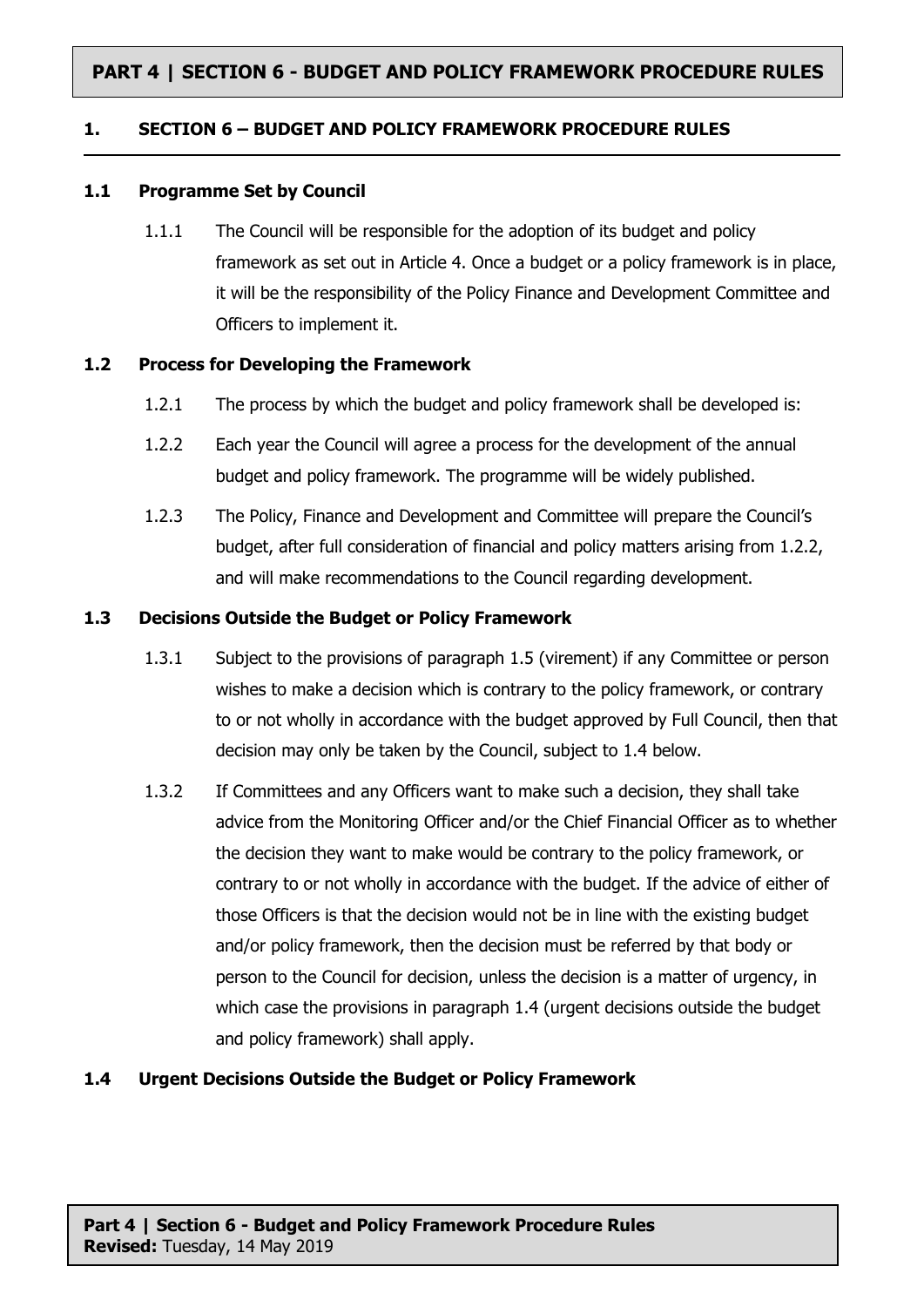# **PART 4 | SECTION 6 - BUDGET AND POLICY FRAMEWORK PROCEDURE RULES**

- 1.4.1 A Committee or Senior Officers may take a decision which is contrary to the Council's policy framework or contrary to or not wholly in accordance with the budget approved by Full Council if the decision is a matter of urgency where:
	- (a) If it is not practical to convene a quorate meeting of the Full Council; and
	- (b) It the Chair of the Policy, Finance and Development Committee agrees that the decision is a matter of urgency.
- 1.4.2 The reasons why it is not practical to convene a quorate meeting of Full Council must be noted on the record of the decision. In the absence of the Chair of the Policy Finance and Development Committee, the consent of the Leader and in the absence of both the Deputy Leader of the Council will be sufficient.
- 1.4.3 Following the decision, the decision taker will provide a full report to the next available Council meeting explaining the decision, the reasons for it and why the decision was treated as a matter of urgency.

## **1.5 Virement**

- 1.5.1 Steps taken by a Committee or Officers, shall not exceed those budgets allocated to each budget head. However, such bodies or individuals shall be entitled to vire across budget heads subject to the following constraints:
- 1.5.2 Virement is permitted between budgets for revenue and capital expenditure in accordance with the Virement Authorisation Limits as set out at para. 6.3. of the Financial Procedure Rules. The transfer of revenue budgets will exclude those relating to employees, recharges, capital charges and income.

## **1.6 In-Year Changes to Policy Framework**

- 1.6.1 The responsibility for agreeing the Budget and Policy Framework lies with the Council and decisions taken by the Policy Finance and Development Committee and Officers must be in line with it. No changes to any policy or strategy which make up the policy framework may be made by those bodies or individuals except those changes:
	- (a) Which will result in the closure or discontinuance of a service or part of service to meet a budgetary constraint;
	- (b) Necessary to ensure compliance with the law, ministerial direction or government guidance;